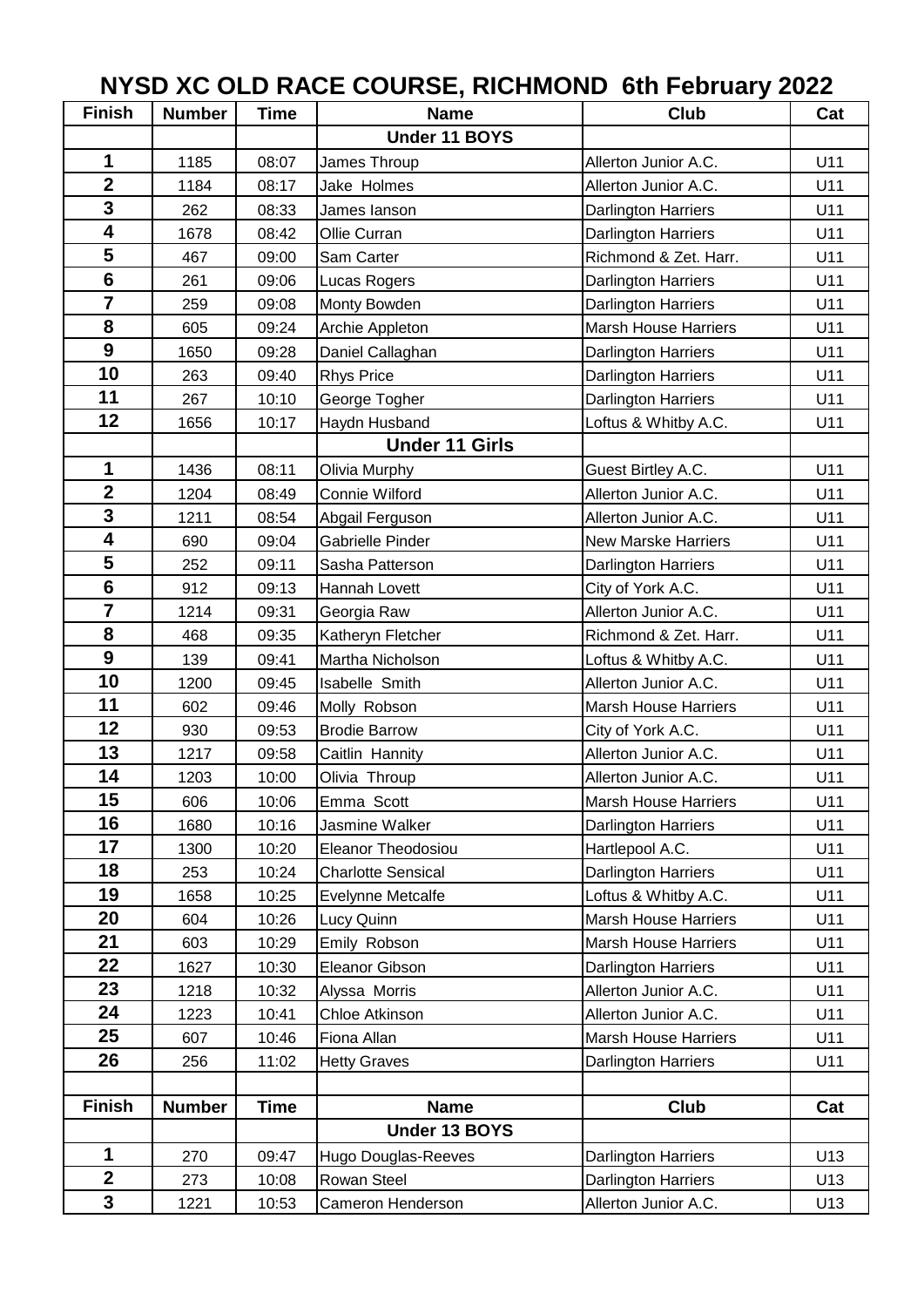| 4                       | 661                     | 10:57       | Zander Gribbon             | <b>New Marske Harriers</b>  | U <sub>13</sub> |
|-------------------------|-------------------------|-------------|----------------------------|-----------------------------|-----------------|
| 5                       | 1687                    | 11:17       | Jack Williamson            | <b>Darlington Harriers</b>  | U13             |
| $6\phantom{1}6$         | 710                     | 20:02       | Alexander Eddon            | <b>New Marske Harriers</b>  | U13             |
|                         |                         |             | <b>TEAM SCORES</b>         |                             |                 |
|                         | POS.                    | PTS.        |                            |                             |                 |
|                         | 1                       | 8           | Darlington Harriers        |                             |                 |
| <b>Finish</b>           | <b>Number</b>           | <b>Time</b> | <b>Name</b>                | <b>Club</b>                 | Cat             |
|                         |                         |             | <b>Under 13 GIRLS</b>      |                             |                 |
| 1                       | 269                     | 10:27       | <b>Lottie Graves</b>       | Darlington Harriers         | U13             |
| $\mathbf{2}$            | 134                     | 11:02       | Eleanor Walsh              | Loftus & Whitby A.C.        | U13             |
| 3                       | 402                     | 11:22       | Matilda Ellis              | Richmond & Zet. Harr.       | U13             |
| $\overline{\mathbf{4}}$ | 1161                    | 12:04       | Orlaith Meilhan            | Beverley A.C.               | U13             |
| 5                       | 1201                    | 12:19       | Enna Carrick               | Allerton Junior A.C.        | U13             |
| $6\phantom{1}6$         | 1645                    | 12:54       | Freya Boon                 | Darlington Harriers         | U13             |
| $\overline{7}$          | 1210                    | 13:06       | Izzy Tweddle               | Allerton Junior A.C.        | U13             |
| 8                       | 692                     | 13:41       | Ruby Ward                  | <b>New Marske Harriers</b>  | U13             |
| $\boldsymbol{9}$        | 610                     | 14:13       | Emma Adamson               | <b>Marsh House Harriers</b> | U13             |
| 10                      | 935                     | 14:38       | <b>Bethany Ellerker</b>    | City of York A.C.           | U13             |
| <b>Finish</b>           | <b>Number</b>           | <b>Time</b> | <b>Name</b>                | <b>Club</b>                 | Cat             |
|                         |                         |             | Under 15 BOYS              |                             |                 |
| $\mathbf 1$             | 415                     | 16:33       | Ollie Middleton            | Richmond & Zet. Harr.       | U15             |
| $\mathbf{2}$            | 133                     | 17:23       | Greg Walsh                 | Loftus & Whitby A.C.        | U15             |
| 3                       | 418                     | 18:04       | <b>Thomas Carter</b>       | Richmond & Zet. Harr.       | U15             |
| $\overline{\mathbf{4}}$ | 469                     | 18:19       | Oliver Rogerson            | Richmond & Zet. Harr.       | U15             |
| 5                       | 1684                    | 18:23       | Owen Ovens                 | <b>Darlington Harriers</b>  | U15             |
| $6\phantom{1}6$         | 288                     | 20:37       | <b>Thomas Hill</b>         | <b>Darlington Harriers</b>  | U15             |
| $\overline{7}$          | 709                     | 23:40       | Samuel Eddon               | <b>New Marske Harriers</b>  | U15             |
| 8                       | 287                     | 24:50       | Thomas Grayson             | <b>Darlington Harriers</b>  | U15             |
|                         |                         |             | <b>TEAM SCORES</b>         |                             |                 |
|                         | POS.                    | PTS.        |                            |                             |                 |
|                         | 1                       | 8           | Richmond & Zet. Harr.      |                             |                 |
|                         | $\mathbf{2}$            | 19          | <b>Darlington Harriers</b> |                             |                 |
| <b>Finish</b>           | <b>Number</b>           | <b>Time</b> | <b>Name</b>                | Club                        | Cat             |
|                         |                         |             | <b>Under 15 GIRLS</b>      |                             |                 |
| 1                       | 279                     | 17:18       | Zara Jones                 | <b>Darlington Harriers</b>  | U15             |
| $\overline{2}$          | 1677                    | 17:42       | Freya Talman               | Darlington Harriers         | U15             |
| 3                       | 1685                    | 19:31       | Savannah Tarn              | Darlington Harriers         | U15             |
| 4                       | 405                     | 20:28       | Phobe Haw                  | Richmond & Zet. Harr.       | U15             |
| 5                       | 936                     | 20:32       | Eliza Loftus               | City of York A.C.           | U15             |
| $6\phantom{1}$          | 616                     | 21:12       | Sarah Adamson              | <b>Marsh House Harriers</b> | U15             |
| $\overline{7}$          | 938                     | 21:29       | Liv Hardy                  | City of York A.C.           | U15             |
| 8                       | 613                     | 21:37       | Emily Hodgson              | <b>Marsh House Harriers</b> | U15             |
| 9                       | 406                     | 22:02       | Olivia Jackson Bowers      | Richmond & Zet. Harr.       | U15             |
| 10                      | 937                     | 23:26       | Lucy Brown                 | City of York A.C.           | U15             |
|                         |                         |             | <b>TEAM SCORES</b>         |                             |                 |
|                         | POS.                    | PTS.        |                            |                             |                 |
|                         | 1                       | 6           | Darlington Harriers        |                             |                 |
|                         | $\overline{\mathbf{2}}$ | 22          | City of York A.C.          |                             |                 |
|                         |                         |             |                            |                             |                 |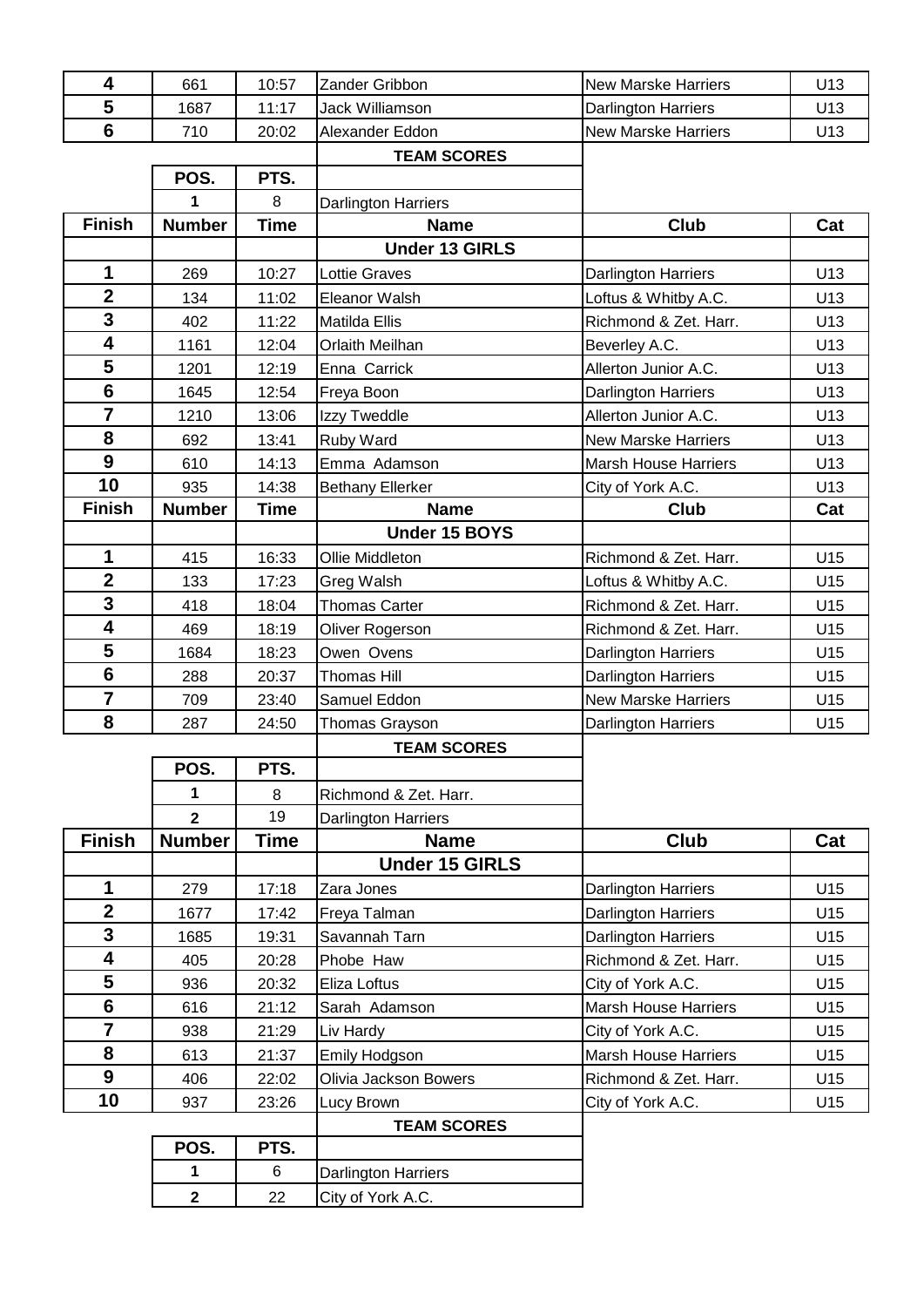| <b>Finish</b> | <b>Number</b> | ⊓me   | <b>Name</b>         | <b>Club</b>                 | Cat |
|---------------|---------------|-------|---------------------|-----------------------------|-----|
|               |               |       | <b>Under 17 MEN</b> |                             |     |
|               | 466           | 19:25 | Thomas O:Mahoney    | IRichmond & Zet. Harr.      | U17 |
|               | 621           | 19:39 | Ben Hodgson         | Marsh House Harriers        | U17 |
|               | 618           | 20:04 | Fraser Allan        | <b>Marsh House Harriers</b> | U17 |
|               | 667           | 21:16 | Jack Farrel         | <b>New Marske Harriers</b>  | U17 |

| <b>Finish</b>           | <b>Number</b> | <b>Time</b> | <b>Name</b>                  | Club                         | Cat             |
|-------------------------|---------------|-------------|------------------------------|------------------------------|-----------------|
|                         |               |             | U17, U20, SENIOR & VET WOMEN |                              |                 |
| 1                       | 410           | 21:46       | Shannon Robinson             | Richmond & Zet. Harr.        | U17             |
| $\overline{2}$          | 160           | 22:26       | <b>Helen Scott</b>           | M:bro & Cleve Harriers       | V40             |
| $\overline{\mathbf{3}}$ | 1105          | 22:28       | Emily Palmer                 | Stockton Striders A.C.       | <b>SEN</b>      |
| 4                       | 292           | 22:32       | Mia Wetherill                | <b>Darlington Harriers</b>   | U17             |
| 5                       | 1679          | 22:56       | Macy Kelly                   | Darlington Harriers          | U17             |
| $6\phantom{1}$          | 1102          | 22:59       | Abby Barker                  | Stockton Striders A.C.       | V35             |
| $\overline{7}$          | 1144          | 23:21       | Faye Buckton                 | Stockton Striders A.C.       | <b>SEN</b>      |
| 8                       | 301           | 23:41       | Amy Pickworth                | Darlington Harriers          | V35             |
| 9                       | 437           | 23:43       | Rebecca Smith                | Richmond & Zet. Harr.        | <b>SEN</b>      |
| 10                      | 368           | 23:45       | <b>Esther Harrison</b>       | Thirsk & Sowerby Harr.       | V35             |
| 11                      | 1573          | 23:59       | <b>Trudy Morrice</b>         | Thirsk & Sowerby Harr.       | V50             |
| 12                      | 433           | 24:05       | Nicola Simpson               | Richmond & Zet. Harr.        | V45             |
| 13                      | 1565          | 24:06       | Bronwyn Mayo                 | Thirsk & Sowerby Harr.       | V35             |
| 14                      | 409           | 24:36       | Alana Teasdale               | Richmond & Zet. Harr.        | U17             |
| 15                      | 1686          | 25:09       | <b>Emily Vest</b>            | Darlington Harriers          | U17             |
| 16                      | 1556          | 25:38       | <b>Lorraine Hiles</b>        | Thirsk & Sowerby Harr.       | V55             |
| 17                      | 632           | 25:39       | Helen Adamson                | <b>Marsh House Harriers</b>  | V45             |
| 18                      | 302           | 25:43       | Michaela Sowerby             | Darlington Harriers          | V35             |
| 19                      | 998           | 25:44       | Lauryn Hellewell             | <b>Aycliffe Running Club</b> | <b>SEN</b>      |
| 20                      | 129           | 25:52       | Grace Cook                   | Loftus & Whitby A.C.         | U20             |
| 21                      | 137           | 25:57       | Michaela Welham              | Loftus & Whitby A.C.         | V45             |
| 22                      | 551           | 26:06       | Abbie Hull                   | Quakers Running Club         | V40             |
| 23                      | 1107          | 26:19       | Liz Simpson                  | Stockton Striders A.C.       | V40             |
| 24                      | 1572          | 26:31       | <b>Kirsty Naylor</b>         | Thirsk & Sowerby Harr.       | V35             |
| 25                      | 703           | 26:34       | Patricia Speedie             | <b>New Marske Harriers</b>   | V50             |
| 26                      | 1237          | 26:55       | Emma Atkinson                | Easingwold R. Club           | V <sub>50</sub> |
| 27                      | 1563          | 27:07       | Andrea Colls                 | Thirsk & Sowerby Harr.       | V40             |
| 28                      | 432           | 27:20       | <b>Elly Robertson</b>        | Richmond & Zet. Harr.        | <b>SEN</b>      |
| 29                      | 438           | 27:21       | <b>Elaine Watters</b>        | Richmond & Zet. Harr.        | V45             |
| 30                      | 698           | 27:22       | Louise Danby                 | <b>New Marske Harriers</b>   | V35             |
| 31                      | 103           | 27:50       | Susan Dick                   | Loftus & Whitby A.C.         | V45             |
| 32                      | 1562          | 27:57       | Sarah Crane Harrison         | Thirsk & Sowerby Harr.       | V35             |
| 33                      | 435           | 28:01       | Gail Smith                   | Richmond & Zet. Harr.        | V <sub>55</sub> |
| 34                      | 383           | 28:04       | Katie Wadsworth              | Thirsk & Sowerby Harr.       | <b>SEN</b>      |
| 35                      | 156           | 28:09       | <b>Claire Murphy</b>         | M:bro & Cleve Harriers       | V40             |
| 36                      | 1350          | 28:12       | Anna Parker                  | Orchard Eagles R.C.          | V40             |
| 37                      | 1018          | 28:17       | Lorraine Sweeney             | <b>Aycliffe Running Club</b> | V40             |
| 38                      | 439           | 28:49       | Pauline Whittaker            | Richmond & Zet. Harr.        | V <sub>55</sub> |
| 39                      | 1548          | 28:53       | Karen Arwen                  | Bedale & Aiskew R.           | V35             |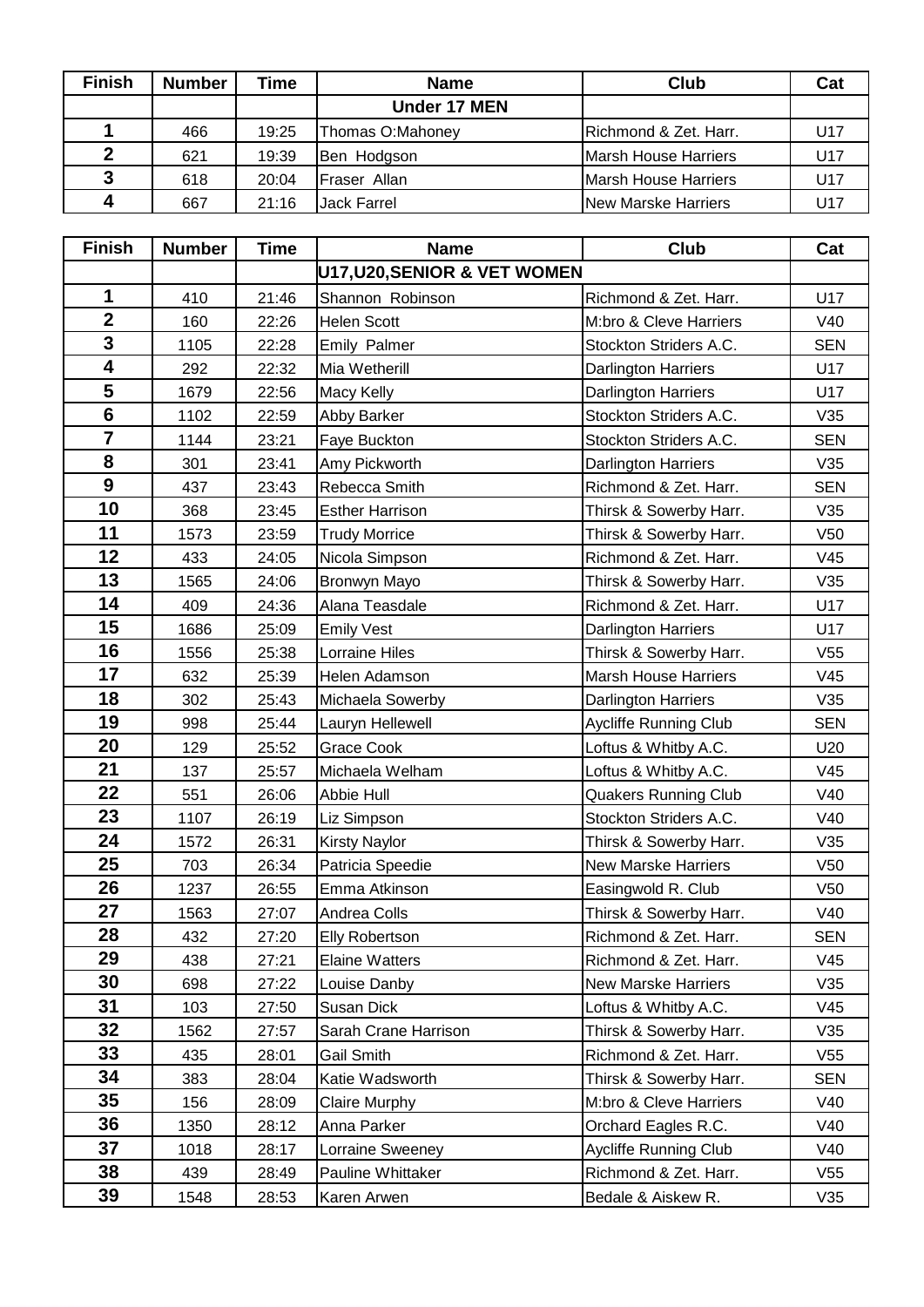| 40 | 153  | 28:54 | Pam Birch                   | M:bro & Cleve Harriers       | V <sub>55</sub> |
|----|------|-------|-----------------------------|------------------------------|-----------------|
| 41 | 104  | 29:01 | Kelly Clapton               | Loftus & Whitby A.C.         | V50             |
| 42 | 1484 | 29:09 | Kay Kelly                   | Hambleton A.R.C.             | V50             |
| 43 | 1537 | 29:14 | <b>Helen Adams</b>          | Bedale & Aiskew R.           | V55             |
| 44 | 1688 | 29:34 | Krista Bissett-Brown        | <b>Darlington Harriers</b>   | U17             |
| 45 | 1602 | 29:44 | Kerry Welch                 | <b>Redcar Running Club</b>   | V40             |
| 46 | 630  | 30:09 | Joanne Love                 | Marsh House Harriers         | V35             |
| 47 | 1526 | 30:17 | Louise Baker                | Bedale & Aiskew R.           | V40             |
| 48 | 118  | 30:26 | Pat Richards                | Loftus & Whitby A.C.         | V70             |
| 49 | 1373 | 30:42 | Gemma Reay                  | Orchard Eagles R.C.          | V40             |
| 50 | 951  | 30:51 | Melanie Rowland             | <b>Aycliffe Running Club</b> | V50             |
| 51 | 1529 | 31:14 | Ann Harrington              | Bedale & Aiskew R.           | V40             |
| 52 | 1258 | 31:21 | Pam Johnson                 | Easingwold R. Club           | V40             |
| 53 | 953  | 31:31 | Kelly Dickinson             | <b>Aycliffe Running Club</b> | V35             |
| 54 | 786  | 31:34 | Anne Robson                 | North York Moors A.C.        | V60             |
| 55 | 144  | 31:40 | Ann Currie                  | Loftus & Whitby A.C.         | V60             |
| 56 | 1570 | 31:46 | Beth Haggath                | Thirsk & Sowerby Harr.       | <b>SEN</b>      |
| 57 | 1017 | 31:54 | Samantha Harding            | <b>Aycliffe Running Club</b> | V45             |
| 58 | 704  | 32:04 | Amanda Robinson             | <b>New Marske Harriers</b>   | V55             |
| 59 | 1560 | 32:16 | <b>Ruth Pollard</b>         | Thirsk & Sowerby Harr.       | V45             |
| 60 | 566  | 32:47 | Gillian Cowton              | <b>Quakers Running Club</b>  | V50             |
| 61 | 116  | 32:48 | Emma Jackson                | Loftus & Whitby A.C.         | V45             |
| 62 | 558  | 32:54 | Sandra Martin               | <b>Quakers Running Club</b>  | V55             |
| 63 | 1301 | 32:59 | Victoria Theodosiou         | Hartlepool A.C.              | V40             |
| 64 | 1374 | 33:01 | <b>Charlie Marshall</b>     | Orchard Eagles R.C.          | <b>SEN</b>      |
| 65 | 1236 | 33:07 | Rachel Farrand              | Easingwold R. Club           | V40             |
| 66 | 1653 | 33:12 | <b>Mandy Burton</b>         | Loftus & Whitby A.C.         | V55             |
| 67 | 1249 | 33:21 | Debbie Gregson              | Easingwold R. Club           | V <sub>50</sub> |
| 68 | 366  | 33:25 | Alison Butcher              | Thirsk & Sowerby Harr.       | V55             |
| 69 | 583  | 33:42 | Helen Spaven                | <b>Quakers Running Club</b>  | V40             |
| 70 | 789  | 33:47 | Carolyn Gale                | North York Moors A.C.        | V70             |
| 71 | 699  | 35:45 | Michelle Bell               | <b>New Marske Harriers</b>   | V40             |
| 72 | 159  | 36:02 | <b>Christine Richardson</b> | M:bro & Cleve Harriers       | V65             |
| 73 | 567  | 36:20 | Rachel Grayson              | <b>Quakers Running Club</b>  | V45             |
| 74 | 1230 | 36:40 | Catherine Lumb              | Easingwold R. Club           | V60             |
| 75 | 354  | 36:47 | Christine Burn              | Thirsk & Sowerby Harr.       | V65             |
| 76 | 1635 | 36:56 | Caroline Gibson             | <b>Darlington Harriers</b>   | V40             |
| 77 | 700  | 37:00 | Lisa Chapman                | <b>New Marske Harriers</b>   | V45             |
| 78 | 1255 | 37:06 | Linda Carruthers            | Easingwold R. Club           | V50             |
| 79 | 1547 | 37:11 | Sarah Pardington            | Bedale & Aiskew R.           | V45             |
| 80 | 1541 | 37:17 | <b>Jess Randall</b>         | Bedale & Aiskew R.           | <b>SEN</b>      |
| 81 | 577  | 37:25 | <b>Trish Abbot</b>          | <b>Quakers Running Club</b>  | V40             |
| 82 | 877  | 37:54 | Alison Mounter              | Teesdale A.C.                | V <sub>55</sub> |
| 83 | 705  | 38:35 | Helen Tyreman               | <b>New Marske Harriers</b>   | V60             |
| 84 | 865  | 39:38 | <b>Brenda May</b>           | Scarborough A.C.             | V <sub>55</sub> |
| 85 | 1485 | 39:42 | Alice Inglis                | Hambleton A.R.C.             | V35             |
| 86 | 1481 | 39:46 | Ruth Hancock                | Hambleton A.R.C.             | V50             |
| 87 | 386  | 40:02 | Margaret Wikeley            | Thirsk & Sowerby Harr.       | V75             |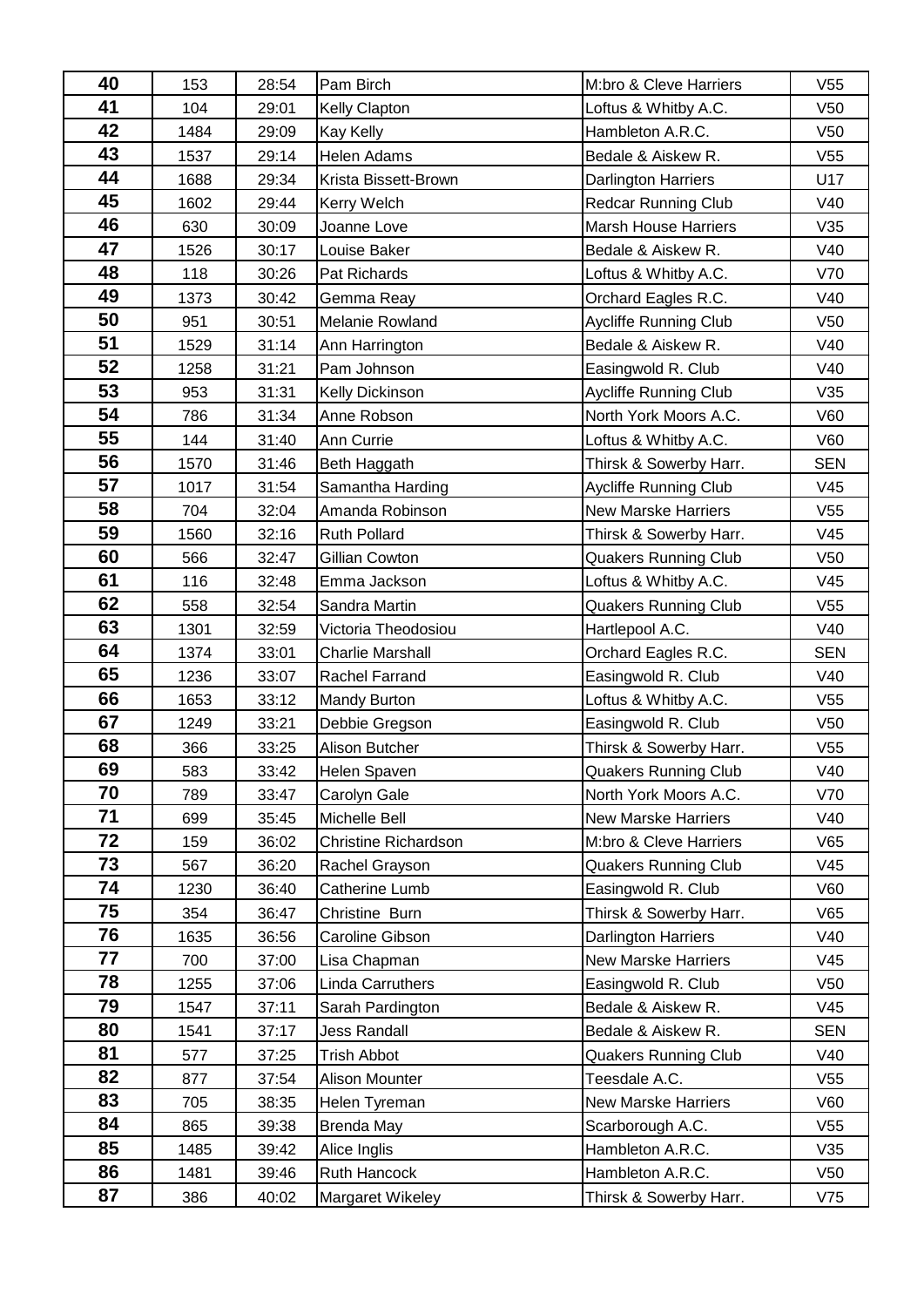| 88 | 559  | 40:16 | Kay Bell               | Quakers Running Club        | V <sub>50</sub> |
|----|------|-------|------------------------|-----------------------------|-----------------|
| 89 | 1561 | 42:53 | Denise Candy           | Thirsk & Sowerby Harr.      | V60             |
| 90 | 370  | 43:02 | <b>Rosie Gatenby</b>   | Thirsk & Sowerby Harr.      | V40             |
| 91 | 1250 | 43:14 | Vera Summerscales      | Easingwold R. Club          | V <sub>50</sub> |
| 92 | 554  | 43:41 | <b>Alison Hardwick</b> | <b>Quakers Running Club</b> | V65             |
| 93 | 563  | 49:24 | Lin Gossage            | Quakers Running Club        | V70             |

| POS.         | PTS. |                              |
|--------------|------|------------------------------|
| 1            | 32   | <b>Darlington Harriers</b>   |
| $\mathbf{2}$ | 36   | Richmond & Zet. Harr.        |
| 3            | 39   | Stockton Striders A.C.       |
| 4            | 50   | Thirsk & Sowerby Harr.       |
| 5            | 113  | Loftus & Whitby A.C.         |
| 6            | 149  | M'bro & Cleve Harriers       |
| 7            | 159  | <b>Aycliffe Running Club</b> |
| 8            | 180  | Bedale & Aiskew R.           |
| 9            | 184  | <b>New Marske Harriers</b>   |
| 10           | 210  | Easingwold R. Club           |
| 11           | 213  | <b>Quakers Running Club</b>  |

| <b>Finish</b>           | <b>Number</b>  | <b>Time</b> | <b>Name</b>                      | <b>Club</b>                 | Cat             |
|-------------------------|----------------|-------------|----------------------------------|-----------------------------|-----------------|
|                         |                |             | <b>U20, SENIOR &amp; VET MEN</b> |                             |                 |
| 1                       | 177            | 25:33       | Gregory Jayasuriya               | M:bro & Cleve Harriers      | <b>SEN</b>      |
| $\overline{2}$          | 458            | 25:36       | Jake Stephenson                  | Richmond & Zet. Harr.       | <b>SEN</b>      |
| $\overline{\mathbf{3}}$ | 323            | 27:06       | James Largey                     | Darlington Harriers         | <b>SEN</b>      |
| 4                       | 446            | 27:21       | Carl Jones                       | Richmond & Zet. Harr.       | V45             |
| 5                       | 812            | 27:46       | Ewan Lowther                     | North York Moors A.C.       | U20             |
| $6\phantom{a}$          | 455            | 27:51       | Rob Scott                        | Richmond & Zet. Harr.       | <b>SEN</b>      |
| $\overline{7}$          | 200            | 28:16       | Stephen McDougall                | M:bro & Cleve Harriers      | <b>SEN</b>      |
| 8                       | 457            | 28:39       | Charlie Stephenson               | Richmond & Zet. Harr.       | U20             |
| 9                       | 81             | 28:43       | <b>Steven Walker</b>             | H:Pool Burn Road            | <b>SEN</b>      |
| 10                      | 460            | 28:48       | Scott Wardman                    | Richmond & Zet. Harr.       | <b>SEN</b>      |
| 11                      | 641            | 28:52       | Darren Smith                     | <b>Marsh House Harriers</b> | V40             |
| 12                      | 19             | 29:40       | <b>Richard Darling</b>           | H:Pool Burn Road            | V40             |
| 13                      | 338            | 30:20       | Colin Taylor                     | Darlington Harriers         | V45             |
| 14                      | 88             | 30:34       | Paul Wilson                      | H:Pool Burn Road            | V40             |
| 15                      | 1160           | 30:40       | David Meilhan                    | Beverley A.C.               | V40             |
| 16                      | 638            | 30:41       | Andy Hardy                       | <b>Marsh House Harriers</b> | V <sub>50</sub> |
| 17                      | 442            | 30:42       | <b>Mark Forrest</b>              | Richmond & Zet. Harr.       | V55             |
| 18                      | 1245           | 30:53       | Dave Todd                        | Easingwold R. Club          | V40             |
| 19                      | 804            | 30:58       | Victor Brudenell                 | North York Moors A.C.       | V <sub>50</sub> |
| 20                      | 1137           | 31:25       | Jonathon Archer                  | Stockton Striders A.C.      | V <sub>45</sub> |
| 21                      | 188            | 31:33       | Adam Poole                       | M:bro & Cleve Harriers      | V <sub>45</sub> |
| 22                      | 28             | 31:38       | Vaughan Godber                   | H:Pool Burn Road            | V50             |
| 23                      | $\mathbf{1}$   | 31:39       | John Anderson                    | H:Pool Burn Road            | <b>SEN</b>      |
| 24                      | 49             | 31:41       | <b>Darren Merrilees</b>          | H:Pool Burn Road            | <b>SEN</b>      |
| 25                      | $\overline{2}$ | 31:43       | Darren Armstrong                 | H:Pool Burn Road            | V40             |
| 26                      | 533            | 31:45       | <b>Alexander Matthews</b>        | <b>Quakers Running Club</b> | V45             |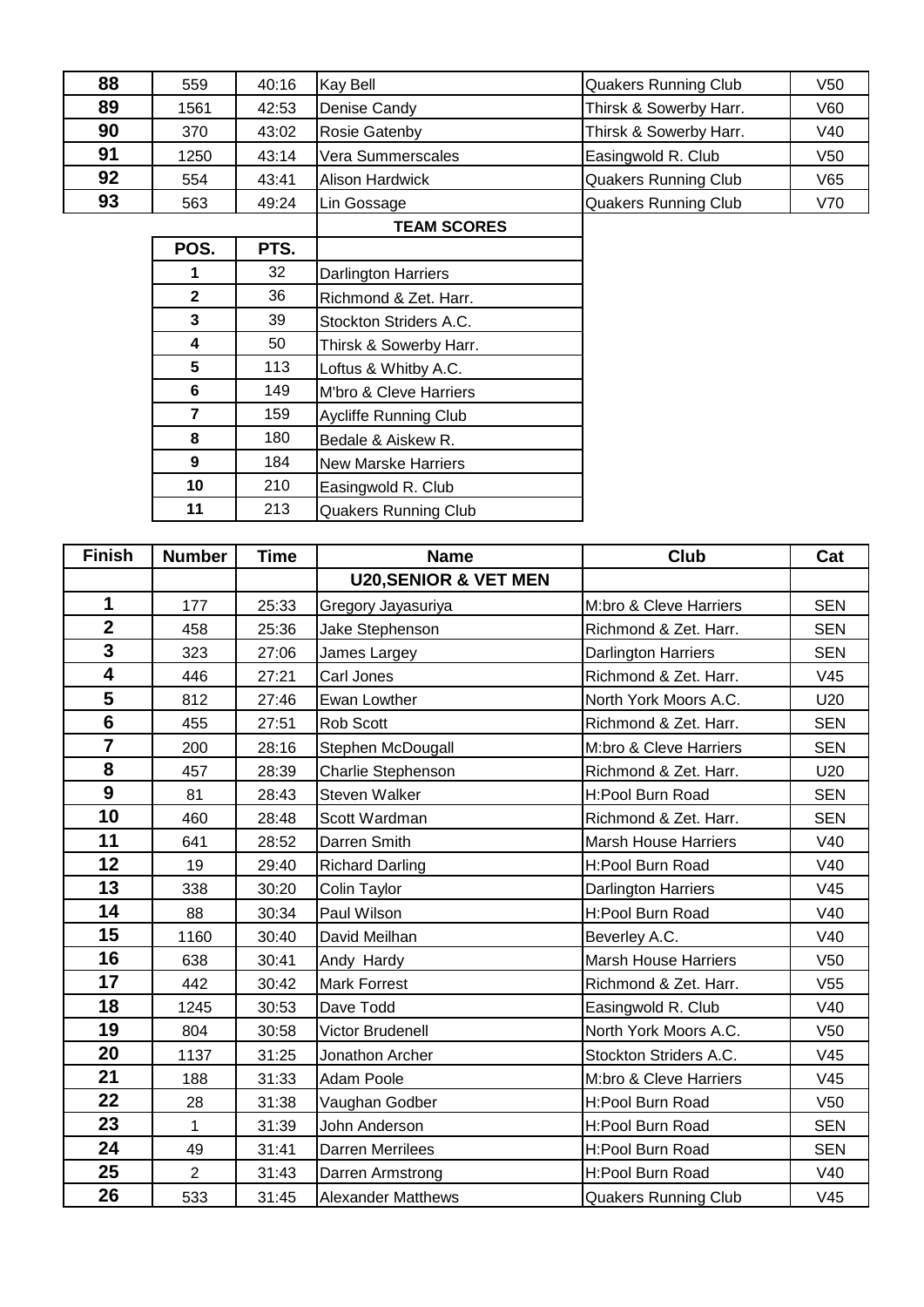| 27 | 169  | 32:05 | Paul Chow                | M:bro & Cleve Harriers       | V45             |
|----|------|-------|--------------------------|------------------------------|-----------------|
| 28 | 178  | 32:21 | Aaron Keys               | M:bro & Cleve Harriers       | <b>SEN</b>      |
| 29 | 112  | 32:22 | <b>Steve Hardy</b>       | Loftus & Whitby A.C.         | V45             |
| 30 | 176  | 32:23 | Mark Jackson             | M:bro & Cleve Harriers       | V40             |
| 31 | 150  | 32:28 | Alex Harrison-Gaze       | Loftus & Whitby A.C.         | U20             |
| 32 | 1476 | 32:33 | Michael Keedy            | Hambleton A.R.C.             | V <sub>50</sub> |
| 33 | 1233 | 32:37 | Mark Whiteman            | Easingwold R. Club           | V <sub>55</sub> |
| 34 | 1566 | 32:41 | Paul Peacock             | Thirsk & Sowerby Harr.       | V <sub>55</sub> |
| 35 | 441  | 32:53 | Paul Ellis               | Richmond & Zet. Harr.        | V50             |
| 36 | 635  | 32:57 | Chris Jefferies          | <b>Marsh House Harriers</b>  | V45             |
| 37 | 470  | 33:00 | David Hack               | Richmond & Zet. Harr.        | V45             |
| 38 | 1259 | 33:11 | Roy McGhie               | Easingwold R. Club           | <b>SEN</b>      |
| 39 | 1079 | 33:22 | <b>Mark Taylor</b>       | <b>Redcar Running Club</b>   | V40             |
| 40 | 456  | 33:28 | Paul Simpson             | Richmond & Zet. Harr.        | V45             |
| 41 | 113  | 33:30 | Tom Herbert              | Loftus & Whitby A.C.         | V45             |
| 42 | 1306 | 33:35 | Dominic Wheatley         | Hartlepool A.C.              | <b>SEN</b>      |
| 43 | 784  | 33:39 | Tom Nye                  | North York Moors A.C.        | <b>SEN</b>      |
| 44 | 1139 | 33:43 | Michael Burke            | Stockton Striders A.C.       | <b>SEN</b>      |
| 45 | 772  | 33:47 | Paul McGough             | North York Moors A.C.        | V45             |
| 46 | 471  | 34:02 | Anthony Jefford          | Richmond & Zet. Harr.        | <b>SEN</b>      |
| 47 | 165  | 34:05 | Nigel Barnbrook          | M:bro & Cleve Harriers       | V60             |
| 48 | 13   | 34:11 | <b>Andrew Carey</b>      | H:Pool Burn Road             | V <sub>55</sub> |
| 49 | 185  | 34:43 | Daniel McGowan           | M:bro & Cleve Harriers       | <b>SEN</b>      |
| 50 | 672  | 34:46 | <b>Simon Clements</b>    | <b>New Marske Harriers</b>   | V40             |
| 51 | 1574 | 34:47 | Alan Simpson             | Thirsk & Sowerby Harr.       | V <sub>50</sub> |
| 52 | 1012 | 34:50 | <b>Martin Turnbull</b>   | <b>Aycliffe Running Club</b> | <b>SEN</b>      |
| 53 | 149  | 34:51 | Colin Harrison           | Loftus & Whitby A.C.         | V60             |
| 54 | 111  | 34:55 | <b>Garry Tuby</b>        | Loftus & Whitby A.C.         | <b>SEN</b>      |
| 55 | 1606 | 34:57 | Simon Welch              | <b>Redcar Running Club</b>   | V45             |
| 56 | 889  | 34:58 | David Walters            | Teesdale A.C.                | <b>SEN</b>      |
| 57 | 1078 | 35:03 | James Newton             | Redcar Running Club          | <b>SEN</b>      |
| 58 | 16   | 35:05 | lan Cook                 | H:Pool Burn Road             | V60             |
| 59 | 1559 | 35:09 | Adrian Elsworth          | Thirsk & Sowerby Harr.       | V <sub>50</sub> |
| 60 | 1080 | 35:10 | Shaun Flewker-Barker     | <b>Redcar Running Club</b>   | <b>SEN</b>      |
| 61 | 1652 | 35:30 | Kaelan Brion             | Loftus & Whitby A.C.         | U20             |
| 62 | 510  | 35:34 | <b>Brian Martin</b>      | <b>Quakers Running Club</b>  | V60             |
| 63 | 636  | 35:37 | Calvin Nicholson         | <b>Marsh House Harriers</b>  | V45             |
| 64 | 814  | 35:53 | Stuart Turton            | North York Moors A.C.        | V40             |
| 65 | 132  | 35:59 | Peter Walsh              | Loftus & Whitby A.C.         | V <sub>55</sub> |
| 66 | 1486 | 36:06 | <b>Richard Schofield</b> | Hambleton A.R.C.             | <b>SEN</b>      |
| 67 | 1557 | 36:18 | James Harrison           | Thirsk & Sowerby Harr.       | <b>SEN</b>      |
| 68 | 82   | 36:21 | David Wallace            | H:Pool Burn Road             | V65             |
| 69 | 166  | 36:31 | Keith Bindoff            | M:bro & Cleve Harriers       | V45             |
| 70 | 984  | 36:40 | Dave Blewitt             | Aycliffe Running Club        | V <sub>55</sub> |
| 71 | 372  | 37:01 | Ken Wood                 | Thirsk & Sowerby Harr.       | V40             |
| 72 | 371  | 37:21 | Joe O:Keefe              | Thirsk & Sowerby Harr.       | <b>SEN</b>      |
| 73 | 174  | 37:22 | Michael Good             | M:bro & Cleve Harriers       | V <sub>55</sub> |
| 74 | 167  | 37:24 | Paul Birch               | M:bro & Cleve Harriers       | V <sub>55</sub> |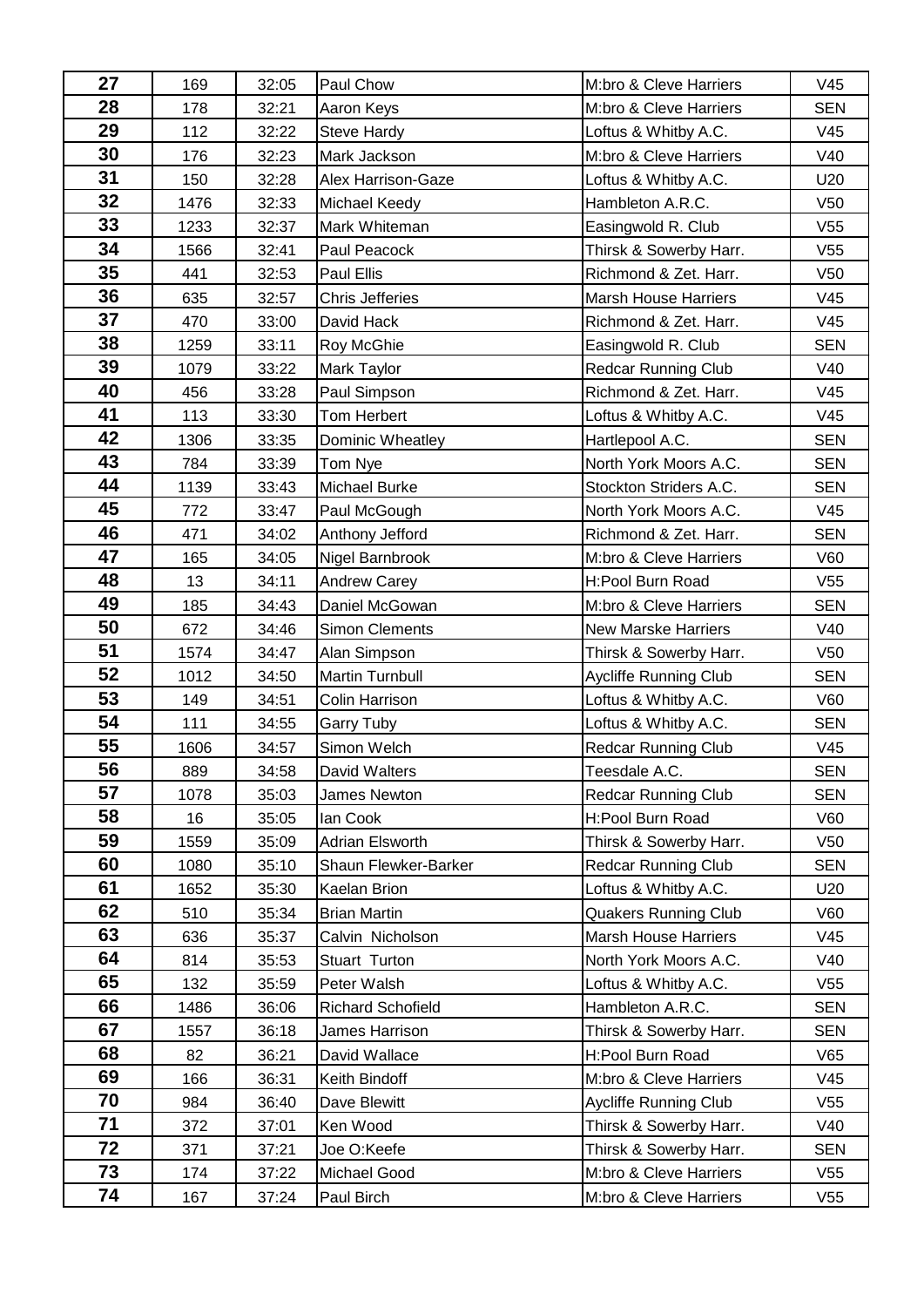| 75 | 624  | 37:31 | Michael Scott      | <b>Marsh House Harriers</b>  | <b>SEN</b>      |
|----|------|-------|--------------------|------------------------------|-----------------|
| 76 | 866  | 37:41 | Mark May           | Scarborough A.C.             | V <sub>55</sub> |
| 77 | 633  | 37:49 | Mark Scott         | <b>Marsh House Harriers</b>  | V <sub>45</sub> |
| 78 | 1001 | 38:12 | Martin Knox        | Aycliffe Running Club        | <b>SEN</b>      |
| 79 | 1659 | 38:30 | Simon Cook         | Loftus & Whitby A.C.         | V <sub>55</sub> |
| 80 | 1008 | 38:36 | Peter Jarps        | Aycliffe Running Club        | V <sub>55</sub> |
| 81 | 976  | 38:44 | Shaun Dodd         | <b>Aycliffe Running Club</b> | V <sub>50</sub> |
| 82 | 363  | 39:20 | David Trevitt      | Thirsk & Sowerby Harr.       | V <sub>50</sub> |
| 83 | 531  | 39:36 | Alex Waddington    | <b>Quakers Running Club</b>  | V40             |
| 84 | 1478 | 39:37 | Chris Lees         | Hambleton A.R.C.             | V <sub>50</sub> |
| 85 | 679  | 39:55 | Laurence Everitt   | <b>New Marske Harriers</b>   | V60             |
| 86 | 511  | 40:43 | David Whittle      | <b>Quakers Running Club</b>  | V60             |
| 87 | 1553 | 41:02 | Gary Wilkinson     | Thirsk & Sowerby Harr.       | V <sub>45</sub> |
| 88 | 1538 | 41:32 | David Adams        | Bedale & Aiskew R.           | V <sub>55</sub> |
| 89 | 352  | 42:03 | Duncan Fothergill  | Thirsk & Sowerby Harr.       | V45             |
| 90 | 887  | 42:16 | David Raymond      | Teesdale A.C.                | V <sub>55</sub> |
| 91 | 530  | 43:43 | Raymond Reed       | <b>Quakers Running Club</b>  | V <sub>55</sub> |
| 92 | 649  | 46:41 | Toby Auton         | <b>Marsh House Harriers</b>  | V <sub>50</sub> |
| 93 | 1084 | 47:28 | Michael Moorhouse  | <b>Redcar Running Club</b>   | V45             |
| 94 | 1015 | 47:34 | David Stothard     | <b>Aycliffe Running Club</b> | V <sub>50</sub> |
|    |      |       | <b>TEAM SCORES</b> |                              |                 |

|              |      | I EAINI JUUNEJ               |
|--------------|------|------------------------------|
| POS.         | PTS. |                              |
|              | 47   | Richmond & Zet. Harr.        |
| $\mathbf{2}$ | 104  | <b>H'Pool Burn Road</b>      |
| 3            | 114  | M'bro & Cleve Harriers       |
|              | 269  | Loftus & Whitby A.C.         |
| 5            | 278  | <b>Marsh House Harriers</b>  |
| 6            | 354  | Thirsk & Sowerby Harr.       |
|              | 455  | <b>Aycliffe Running Club</b> |

| <b>Finish</b>  | <b>Number</b> | <b>Time</b> | <b>Name</b>            | <b>Club</b>                  | Cat |
|----------------|---------------|-------------|------------------------|------------------------------|-----|
|                |               |             | <b>OVER 65 VET MEN</b> |                              |     |
| 1              | 24            | 22:44       | Karl Edwards           | H:Pool Burn Road             | V65 |
| $\overline{2}$ | 353           | 24:48       | Rob Burn               | Thirsk & Sowerby Harr.       | V65 |
| 3              | 767           | 25:24       | Laurence Taylor        | North York Moors A.C.        | V65 |
| 4              | 1546          | 27:16       | Rab Hastie             | Bedale & Aiskew R.           | V65 |
| 5              | 101           | 29:26       | <b>Mally Peggs</b>     | Loftus & Whitby A.C.         | V65 |
| 6              | 37            | 32:30       | Peter Johnson          | H:Pool Burn Road             | V65 |
| 7              | 367           | 33:06       | Kenneth Evitt          | Thirsk & Sowerby Harr.       | V65 |
| 8              | 901           | 34:33       | David Paver            | City of York A.C.            | V65 |
| 9              | 683           | 35:35       | <b>Martin White</b>    | <b>New Marske Harriers</b>   | V65 |
| 10             | 1555          | 36:13       | Richard Easby          | Thirsk & Sowerby Harr.       | V65 |
|                |               |             | <b>OVER 70 VET MEN</b> |                              |     |
| 1              | 685           | 26:44       | Ron Downie             | <b>New Marske Harriers</b>   | V70 |
| $\overline{2}$ | 1536          | 32:56       | Paul Bainbridge        | Bedale & Aiskew R.           | V70 |
| 3              | 959           | 34:05       | <b>Kevin Greenall</b>  | <b>Aycliffe Running Club</b> | V70 |
| 4              | 1542          | 35:04       | Raymond Lightle        | Bedale & Aiskew R.           | V70 |
| 5              | 684           | 35:29       | Colin Scollay          | <b>New Marske Harriers</b>   | V70 |